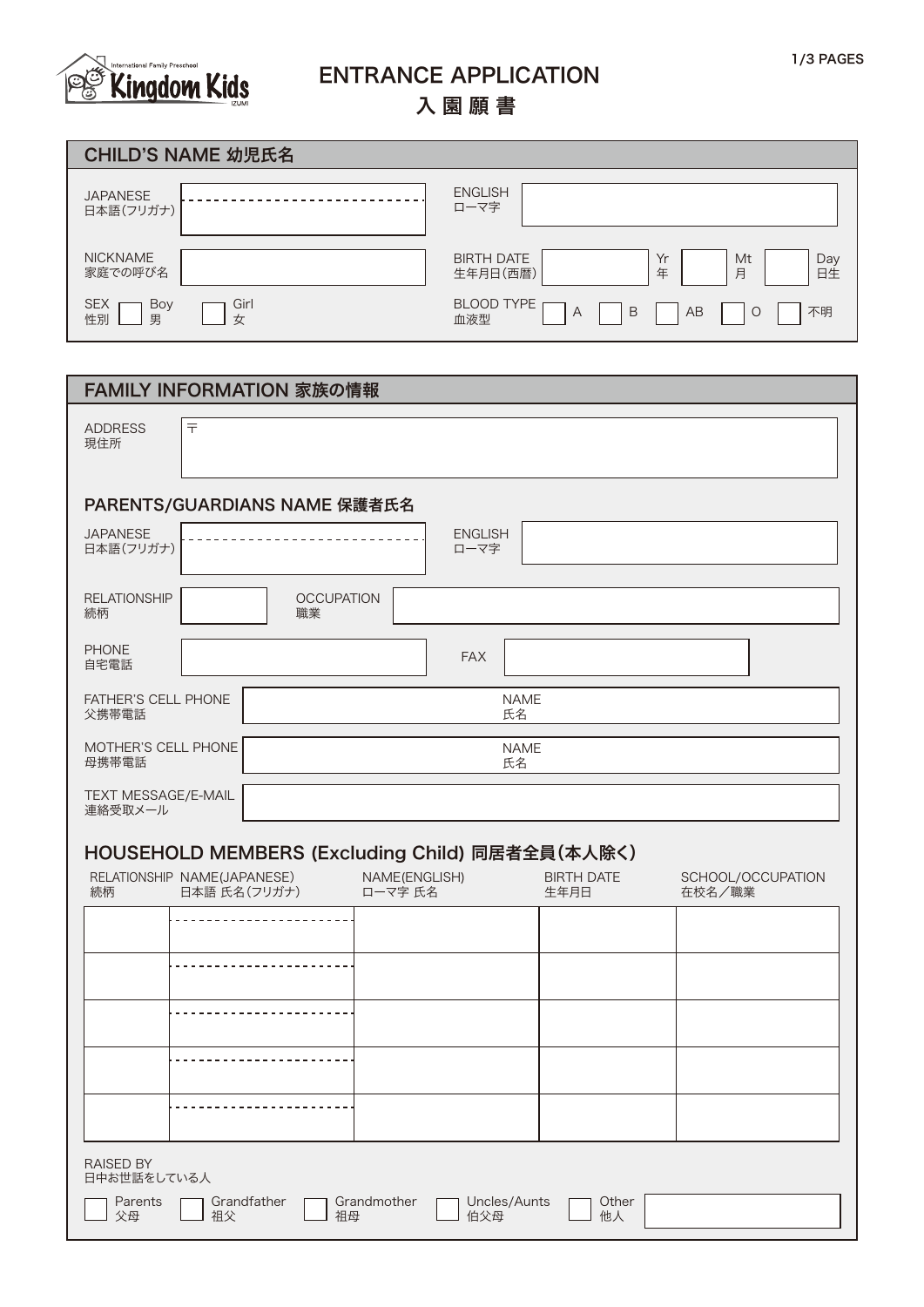## 2/3 PAGES

| CHILD'S ENVIRONMENT & PERSONALITY 幼児の環境と性質                    |                                                                                     |
|---------------------------------------------------------------|-------------------------------------------------------------------------------------|
| OTHER INFO<br>Both parents working<br>両親共稼<br>その他             | Adopted child<br>養子                                                                 |
| <b>FRIENDS</b><br>Older<br>Siblings<br>年上の子<br>友達関係<br>兄弟姉妹   | <b>Adults</b><br>Alone<br>Same Age<br>Younger<br>同年齢<br>大人<br>年下の子<br>$-\lambda$    |
| PI AY<br>Outside<br>Inside<br>屋内<br>あそび<br>屋外                 | With friends<br>Doesn't play<br>余り游ばない<br>友達とよく游ぶ                                   |
| <b>FAVORITE TOY</b><br>好きな游び                                  | <b>Extracurricular Activities</b><br>特に稽古していること                                     |
| Prior Preschool / Daycare History<br>通っている、もしくは通っていた保育園や幼稚園など |                                                                                     |
| <b>STRENGTHS</b><br>長所                                        |                                                                                     |
| Strong<br>Whimpy<br>PERSONALITY<br>強情<br>気が弱い<br>性質           | Impatient<br>Crybaby<br>Mean<br>Tells lies<br>根気がない<br>泣き虫<br>意地悪<br>うそをつく          |
| Kind<br><b>Bright</b><br>明朗<br>親切                             | Distracted<br>Gentle<br>Show-off<br><b>Bratty</b><br>気が散漫<br>やさしい<br>内べんけい<br>外べんけい |
| <b>ISSUES OF CONCERN</b><br>なおしたい性質やくせ                        |                                                                                     |

| HEALTH 健康                                                                                                                    |  |  |  |  |  |
|------------------------------------------------------------------------------------------------------------------------------|--|--|--|--|--|
| IMMUNIZATIONS / VACCINATIONS 予防接種                                                                                            |  |  |  |  |  |
| DPT-IPV<br>第1回初回(□1回·□2回·□3回) □第1期追加<br><b>BCG</b><br>四種混合                                                                   |  |  |  |  |  |
| Measles · Rubella<br>Hib<br>初回免疫(□1回目、□2回目、□3回目) ・追加免疫 □4回目<br>□ 第1期 □ 第2期<br>トブ<br>麻しん(はしか)・風疹                              |  |  |  |  |  |
| Streptococcus pneumoniae 初回免疫(□1回目、□2回目、□3回目) ·追加免疫 □4回目                                                                     |  |  |  |  |  |
| Varicella<br>Other<br><b>Mumps</b><br>おたふくかぜ<br>水疱.<br>その他                                                                   |  |  |  |  |  |
| Japanese Encephalitis<br>第1期初回(□1回·□2回)<br>□第1期追加<br>日本脳炎                                                                    |  |  |  |  |  |
| HEALTH HISTORY 今までにかかったことがある病気                                                                                               |  |  |  |  |  |
| <b>Measles</b><br>Rubella<br>Pneumonia<br>Pertussis<br><b>Mumps</b><br>Chickenpox<br>はしか<br>風疹<br>おたふくかぜ<br>水疱<br>肺炎<br>百日せき |  |  |  |  |  |
| Other (including injuries)<br>Diptheria<br>ジフテリア<br>その他(大きな怪我を含む)                                                            |  |  |  |  |  |
| <b>ALLERGIES</b><br>アレルギー                                                                                                    |  |  |  |  |  |
| OTHER HEALTH ISSUES, MEDICINE Etc. その他(常に飲んでいる薬、かかりやすい病気など)                                                                  |  |  |  |  |  |
|                                                                                                                              |  |  |  |  |  |
| MEDICAL PRACTITIONER CONTACT かかりつけの病院                                                                                        |  |  |  |  |  |
| <b>PEDIATRICIAN</b><br>CONTACT<br>小児科<br>連絡先                                                                                 |  |  |  |  |  |
| <b>DENTIST</b><br><b>CONTACT</b><br>連絡先<br>歯科                                                                                |  |  |  |  |  |
| <b>OTHER</b><br>CONTACT<br>連絡先<br>その他                                                                                        |  |  |  |  |  |